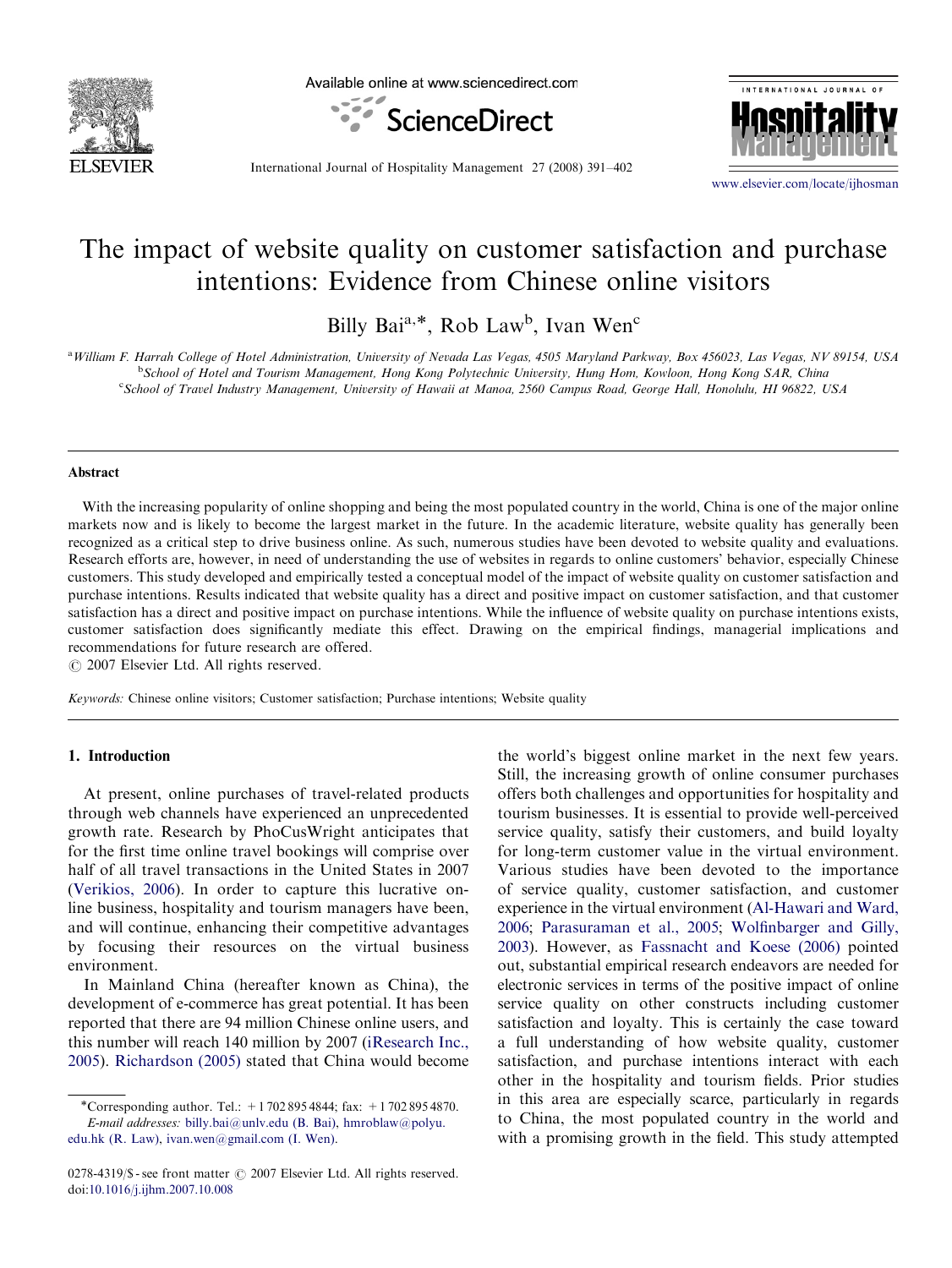to fill the void by developing a structural equation model to examine the interrelationships of website quality, customer satisfaction, and purchase intentions with Chinese online users.

## 2. Literature review

# 2.1. Website quality

## 2.1.1. Online store

Traditionally, the common definitions of a physical retail store image are based on consumer perceptions of various store characteristics ([Arons, 1961](#page--1-0); [Kukel and Berry, 1968](#page--1-0); [Lindquist, 1974](#page--1-0)). Evidently, store image is an important input in the consumer decision-making process [\(Nevin and](#page--1-0) [Houston, 1980\)](#page--1-0). [Nevin and Houston \(1980\)](#page--1-0) suggested, ''Image, especially the assortment dimension, was found to exhibit a strong influence on consumers' levels of liking for a shopping area'' (p. 91). Also, store image encompasses various characteristics. These characteristics include physical environment of the store, service level, and merchandise quality [\(Baker et al., 1994;](#page--1-0) [Zimmer and Golden, 1988\)](#page--1-0). In an e-commerce environment, the characteristics of a virtual store (e-commerce system) image are quite different from that of a physical retail store ([Jahng et al., 2000\)](#page--1-0).

According to [Jahng et al. \(2000\),](#page--1-0) an e-commerce system is a one kind of information system. Recently, a number of studies have addressed the design of web-based e-commerce application systems and identified many different design features. For instance, [Liu et al. \(2000\)](#page--1-0) identified some key design factors of e-commerce websites. These key design factors consist of information quality, service quality, playfulness, system design quality, and system use. In their study, [Liu et al. \(2000\)](#page--1-0) found that a well-designed website would lead to better customer recall and recognition and a favorable attitude toward the site and its products.

Basically, the design of a website store is related to both information system and marketing. For this reason, the relevant literature from both areas is applicable for a research framework in this study. [Liu et al. \(2000\)](#page--1-0) concluded that a well-designed e-commerce site is positively related to factors such as information quality, learning capability, playfulness, system use, and service quality.

As cited in [DeLone and McLean \(1992\)](#page--1-0), the efforts by [Shannon and Weaver \(1949\)](#page--1-0) and [Mason \(1978\)](#page--1-0) proposed six distinct categories or aspects of information system, including system quality, information quality, use, user satisfaction, individual impact, and organizational impact. The focuses of this current research were on technical factors that could affect consumers' satisfaction. Some scholars argued that it is necessary to evaluate the effectiveness of e-commerce website design from the consumer's perspective ([Kim and Lim, 2001](#page--1-0); [Liu et al., 2000](#page--1-0)). Based on their research, system quality and information quality played an important role in consumers' satisfaction with Internet shopping. Therefore, these two factors will be discussed in the following section.

### 2.1.2. System quality

In evaluating the contribution of information systems to the organization, [Kriebel and Raviv \(1980\)](#page--1-0) focused on the process itself, which is a productivity model for computer systems. On the other hand, other authors developed multiple measures of system quality. For instance, [Swan](#page--1-0)[son \(1974\)](#page--1-0) used several items to measures MIS appreciation among users. Basically, the items in his study included reliability of the computer system, online response time, ease of terminal use, and a few other factors. Similarly, [Emery \(1971\)](#page--1-0) suggested that several system characteristics should be considered in the measure of system quality. These system characteristics include the content of the database, aggregation of details, human factors, response time, and system accuracy. Additionally, [Hamilton and](#page--1-0) [Chervany \(1981\)](#page--1-0) suggested that data currency, response time, turnaround time, data accuracy, reliability, completeness, system flexibility, and ease of use as part of a ''formative evaluation'' scheme to measure system quality.

### 2.1.3. Information quality

In the past, various studies have employed different measures of success for information systems. Those measures include user satisfaction ([Amoako and White,](#page--1-0) [1993;](#page--1-0) [Ives et al., 1983](#page--1-0); [Raymond, 1985\)](#page--1-0), business profitability [\(Barua et al., 1995;](#page--1-0) [Mukhopadhyay et al., 1995\)](#page--1-0), improved decision quality and performance [\(Martin, 1982](#page--1-0); [Pearson and Shim, 1994;](#page--1-0) [Rivard and Kaiser, 1989](#page--1-0); [Wilson,](#page--1-0) [1998\)](#page--1-0), perceived benefits of information systems [\(Davis,](#page--1-0) [1989;](#page--1-0) [DeLone and McLean, 1992](#page--1-0); [King and Teo, 1996](#page--1-0); [Purvis and Sambamurthy, 1997](#page--1-0)), and level of system usage [\(DeLone, 1988](#page--1-0)). All these studies emphasized the important point of information quality.

User information satisfaction (UIS) is one evaluation mechanism. According to [Ives et al. \(1983\),](#page--1-0) UIS is defined as the extent to which users believe the information system that is available to them can meet their information requirements. In fact, UIS provides a useful measure of an information system. By applying the behavioral theory of the firm, [Cyert and March \(1963\)](#page--1-0) proposed the concept of UIS. In relation to UIS, Cyert and March suggested that an information system, which meets the needs of its users, will reinforce satisfaction with that system. In contrast, if the system does not provide the needed information, its users will be dissatisfied and subsequently look somewhere else for information needs.

Although some researchers would like to evaluate the effectiveness of an information system based on its degree of use in decision making and the resulting productivity benefits, this approach does not seem feasible [\(Nolan and](#page--1-0) [Seward, 1974](#page--1-0)). [Ives et al. \(1983\)](#page--1-0) suggested that the ''satisfaction of users with their information systems is a potentially measurable, and generally acceptable, surrogate for utility in decision making'' (p. 785).